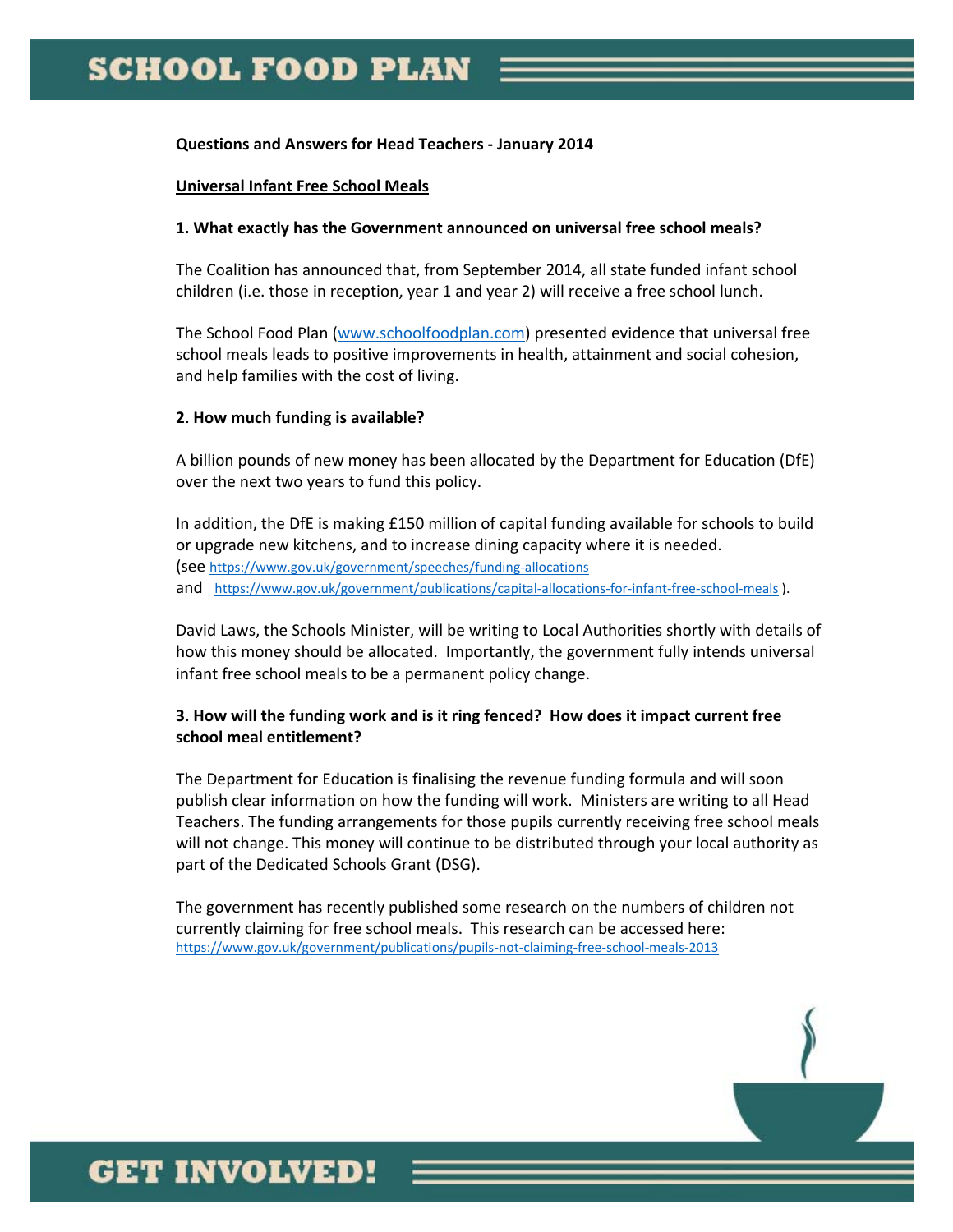#### **4. I am concerned this policy will affect my pupil premium – what should I do?**

In the five Local Authorities that have already implemented universal free school meals, free school meal registration is now higher than before. Pupil Premium has not been adversely affected, though it did sometimes take a few weeks to get right. This was because the Local Authorities worked with schools to introduce a simple but compulsory registration system for all school meals.

In other words, the form had to be filled in by all parents to access school meals, whether the meal was to be provided free or not. This registration process included asking for relevant information on free school meal eligibility. We will be publishing more guidance and advice on how schools and local authorities should implement this shortly.

### **5. What am I supposed to say to parents?**

The universal free school meal pilots in Durham and Newham showed that parents and carers of infant children make the decision whether to take up their entitlement to a school meal. It is important to engage with your pupils' parents as soon as possible. You may want to do this through your parent governors, perhaps appointing one of them to oversee the policy implementation.

The Pilots also showed that engaging parents (as well as of course your pupils) helps improve the quality of the meals, the overall meal experience and therefore take-up. Good marketing and promotion is key. However, be aware that UFSM does not necessarily lead to 100% take up of meals. Because of food allergies, absences, religious beliefs and those who will insist on carrying on with packed lunches, take up usually hovers between 85% and 90%.

### **6. Our school doesn't currently have a kitchen ‐ what can I do?**

We know that a small number of schools have no school kitchen and rely on transported, or brought in, meals, or don't offer a school lunch service at all. However, launching a new school meal service by September is entirely possible with the right help.

The School Food Plan will be publishing a Toolkit for implementing infant universal free school meals, which will be available mid February. We are also putting together a rich, easy to access on‐line archive of 'What Works Well'. You can read more about this in Chapter Five of the School Food Plan. (www.schoolfoodplan.com )

You need to consider what school meal delivery option will work best for you. If your school doesn't currently have a kitchen but is going to be serving more than 100 meals per day (across the whole school ‐ KS1 and KS2), then the economies of scale this produces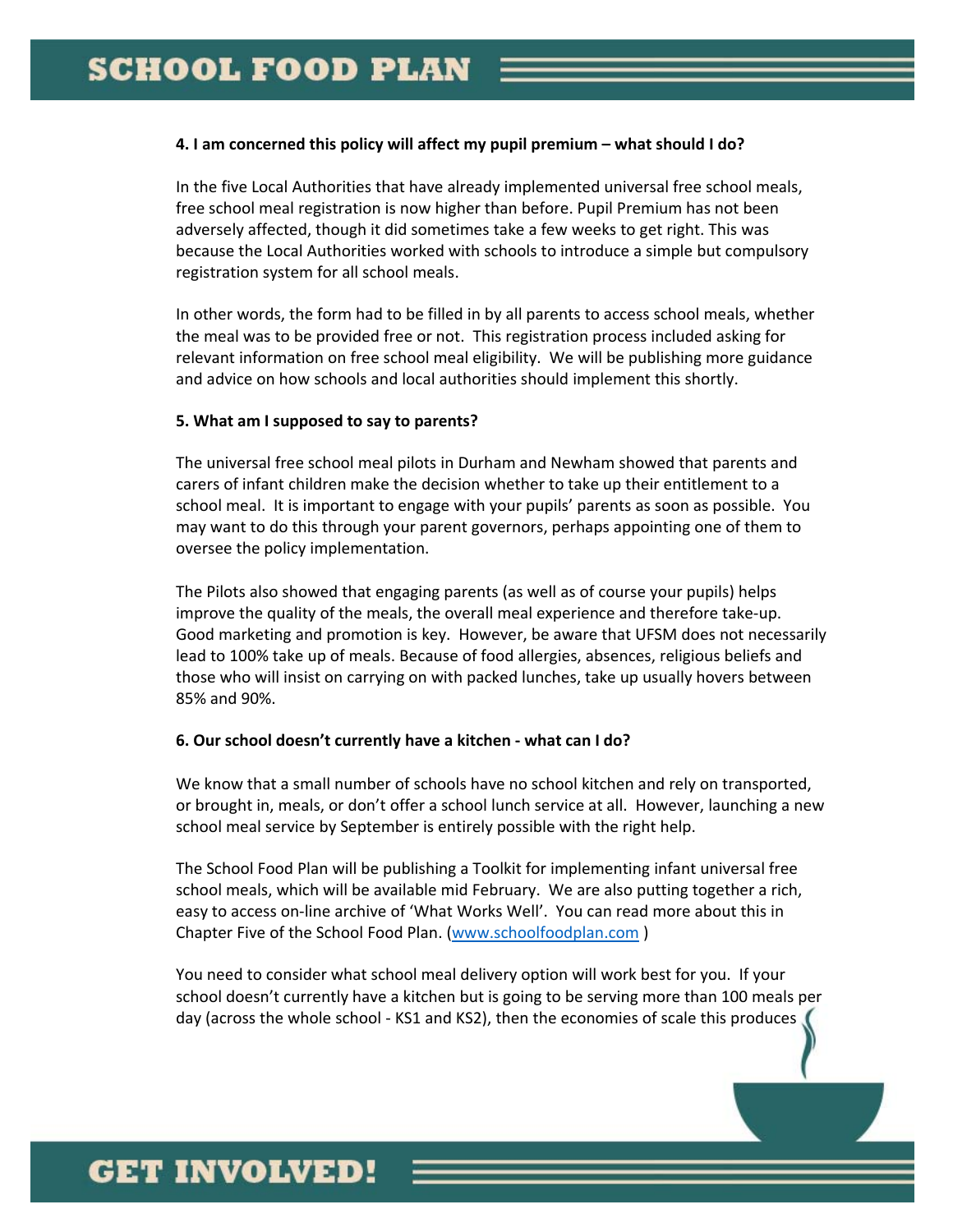should enable you to prepare and cook your lunch on site, rather than relying on a transported or brought in service. The School Food Plan has established a *Small Schools Taskforce* to support small schools – we recognise many will value this extra support.

You should talk with your catering provider and local authority as soon as possible. Caterers may have ideas of how you can achieve this and may be a big help

Finally, the Department for Education is also in the process of commissioning a number of expert organisations to provide direct help and support to schools over the next year – they have made nearly £20m available to do this.

#### **7. Our kitchen won't be able to cope with the increase in demand. What do I do?**

Think about your kitchen in terms of both the staff and the equipment you will need.

Once you have a clear understanding of your potential take–up numbers (having spoken with your catering team, pupils and parents), you should undertake an equipment audit. Do this with your current caterer or speak with your local authority to help you. You will need to think what changes to cooking, serving and storage space are needed. Does the kitchen have enough power supply?

In Islington they broke down their kitchen needs into four headings:

- 1. Kitchen refurbishments and extensions (actual building work needed)
- 2. Large kitchen equipment ‐ to cover storage (fridges) and cooking (combi‐ovens) prep machines etc.
- 3. Additional serving trolleys and serveries hot and cold cabinets, hot plates etc.
- 4. Small kitchen items including light equipment, cutlery, plates, bowls etc. (could you use this policy as an opportunity to replace flight trays with proper crockery, for example?

The capital funding, available through your Local Authority, should be able to fund what you will need. In some cases this could be a whole new kitchen. (Entire kitchen pods which can cook 150 meals a day can be hired for as little as £1,000 a month or can be bought outright from £50,000).

You will then need to work with your caterer to consider any increase in staffing levels you might need. Kitchen staff will possibly have to work more hours, or become more efficient. School catering teams often feel that they are working at full capacity, when in fact they might be working within a current set-up that slows them down. Use this opportunity to consider what training you provide, how the kitchen routine is set up and what menus you put in place.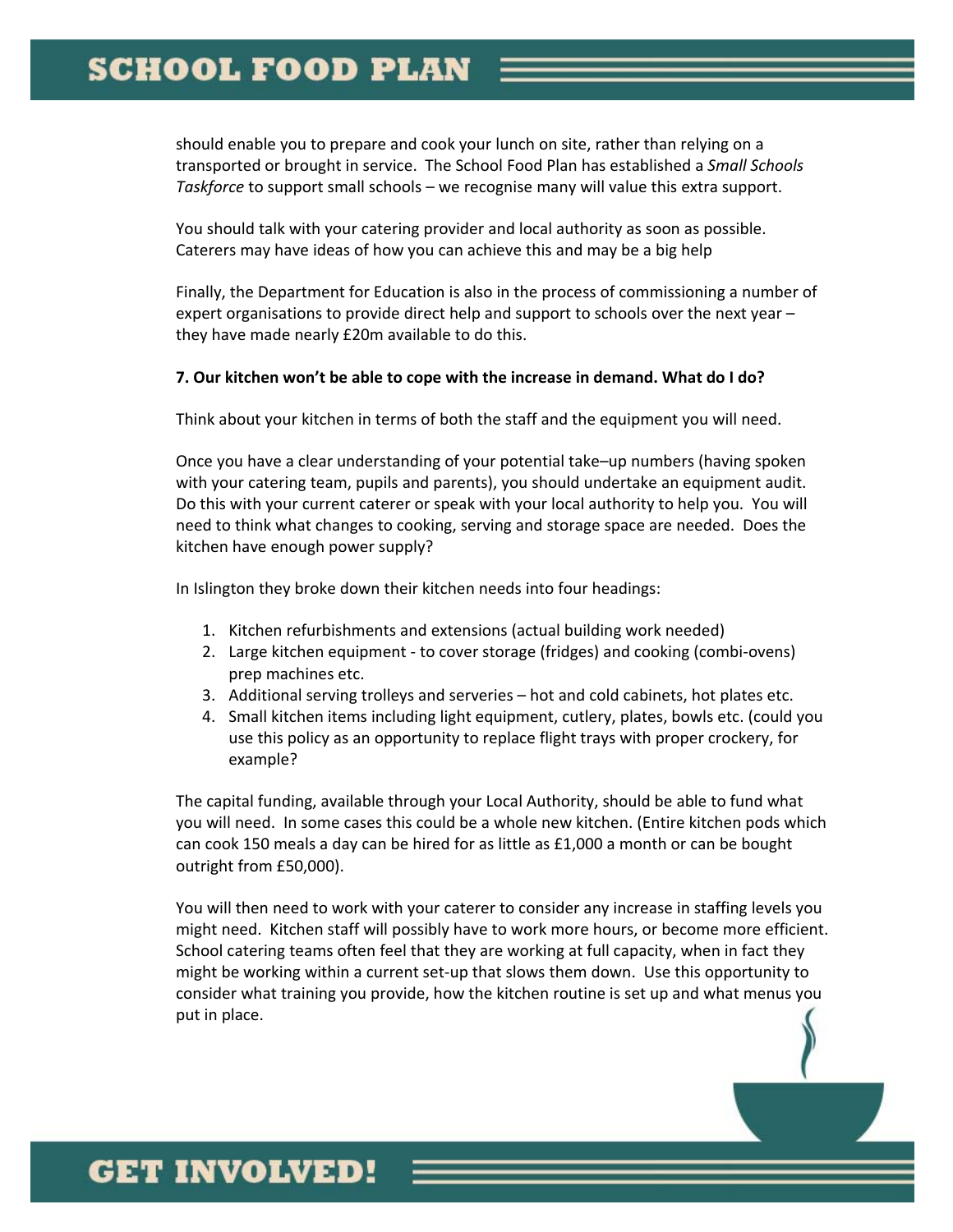In the Pilot areas, new kitchen staff were recruited on temporary contracts (or agency staff were used) until the right staffing levels became clear (this might take time to get right).

Kitchen staff and lunchtime supervisory staff will appreciate your leadership and support over the coming months, so involve them in planning as much as possible. Also consider reducing menu choice.

#### **8. Where will all these children eat? Our dining room isn't big enough.**

If your dining room is not currently big enough to sit all your pupils in one sitting from September, you will need to introduce staggered mealtimes. We know of some schools with high take up that have four separate settings over a two-hour lunchtime. School timetables have to be changed but it can work well. And you will need to make sure that you address any queuing issues. This may well require radical, creative and flexible thinking!

You may also want to use infant universal free school meals as an opportunity to give your dining room (and indeed the whole dining experience) a makeover. Do you treat your dining room as the heart and hub of the school? For many Primaries, the dining room is also the School Hall, and so is already a hub for the school. Engage your pupils to make it a space where they want to be at lunchtime. Is it an attractive environment and does the dining experience fit into their social life?

We will make sure that we include many examples in our toolkit and in our What Works Well website where schools have done amazing things to their dining rooms and dining experiences.

In certain cases schools may already be at the limit of staggered lunchtimes. In this case, you will need to speak with your Local Authority about capital funding opportunities.

### **9. Who's going to be responsible for covering the costs of the extra dining room supervisors, and the extra cleaning?**

You already know how important your dining room supervisors are in creating a good lunchtime experience. You may want to take this opportunity to encourage members of the teaching staff also sit with pupils on a rota basis – this has a powerful role model effect, especially for younger pupils. In the schools with the best food culture, teachers regularly eat with children.

In terms of covering the extra costs, there is no automatic answer as there are many different contract arrangements in place between schools and their catering teams. Often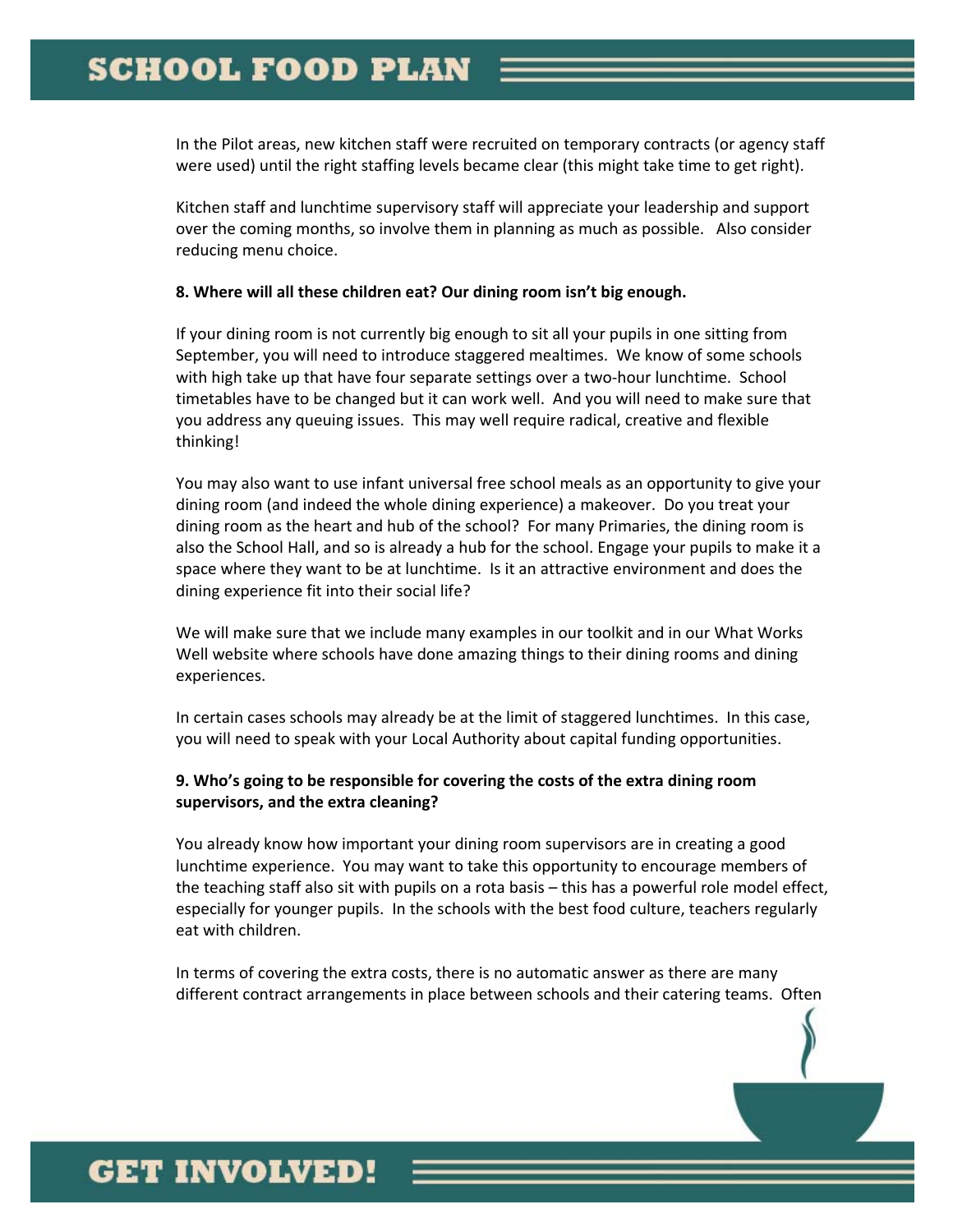the catering contract (the agreed price per meal) will cover paying for serving, clearing and midday supervisors.

#### **10. Will children still be able to bring a packed lunch if they wish to?**

As a Head Teacher, you have the power to decide whether you want to allow pupils to bring in a packed lunch instead of taking up their free school meal. We have seen schools where the Head Teacher has successfully banned packed lunches across the whole school. This clearly takes a strong commitment and excellent communication with pupils and parents.

You may want to introduce a healthy packed lunch policy for those Key Stage 2 pupils who want to continue with packed lunches. (However, we believe that take‐up rates should increase for your KS2 pupils too, especially with the delivery of the other actions in the School Food Plan.) We have been working with the Department of Health's Change 4 Life to produce great resources for schools (http://www.nhs.uk/change4life/Pages/schools-partners.aspx) You can also read about how Ashton Vale Primary School in Bristol resolved to make their packed lunches as healthy as possible, by going to http://ashtonvaleprimary.weebly.com/healthylunchboxes.html

#### **11. Can we just provide a free cold meal?**

We know that some schools have asked us whether they can provide a sandwich and a yoghurt instead of a hot meal. This would be a bad idea for several reasons. First, it would be much less popular with pupils. Take‐up would be lower, meaning that you would get neither the economic benefits of scale, nor the cultural benefits of bringing everyone together in a busy, vibrant dining area.

Second, it would be nowhere near as nutritious as a cooked meal. In September, a revised set of standards for school food will be rolled out across England. It will be next to impossible for schools to meet these standards by providing a cold packed lunch every day.

### **12. Won't the quality of the food suffer?**

Parents in Islington and Durham reported that their children's meals were healthy and high quality. Because of the schools' good communication, parents also knew that the free school meal was healthier than a packed lunch. (In fact, only 1% of brought in packed lunches meet the nutritional quality set through the School Food Standards).

Interestingly, parents also reported that their children were also willing to try new foods.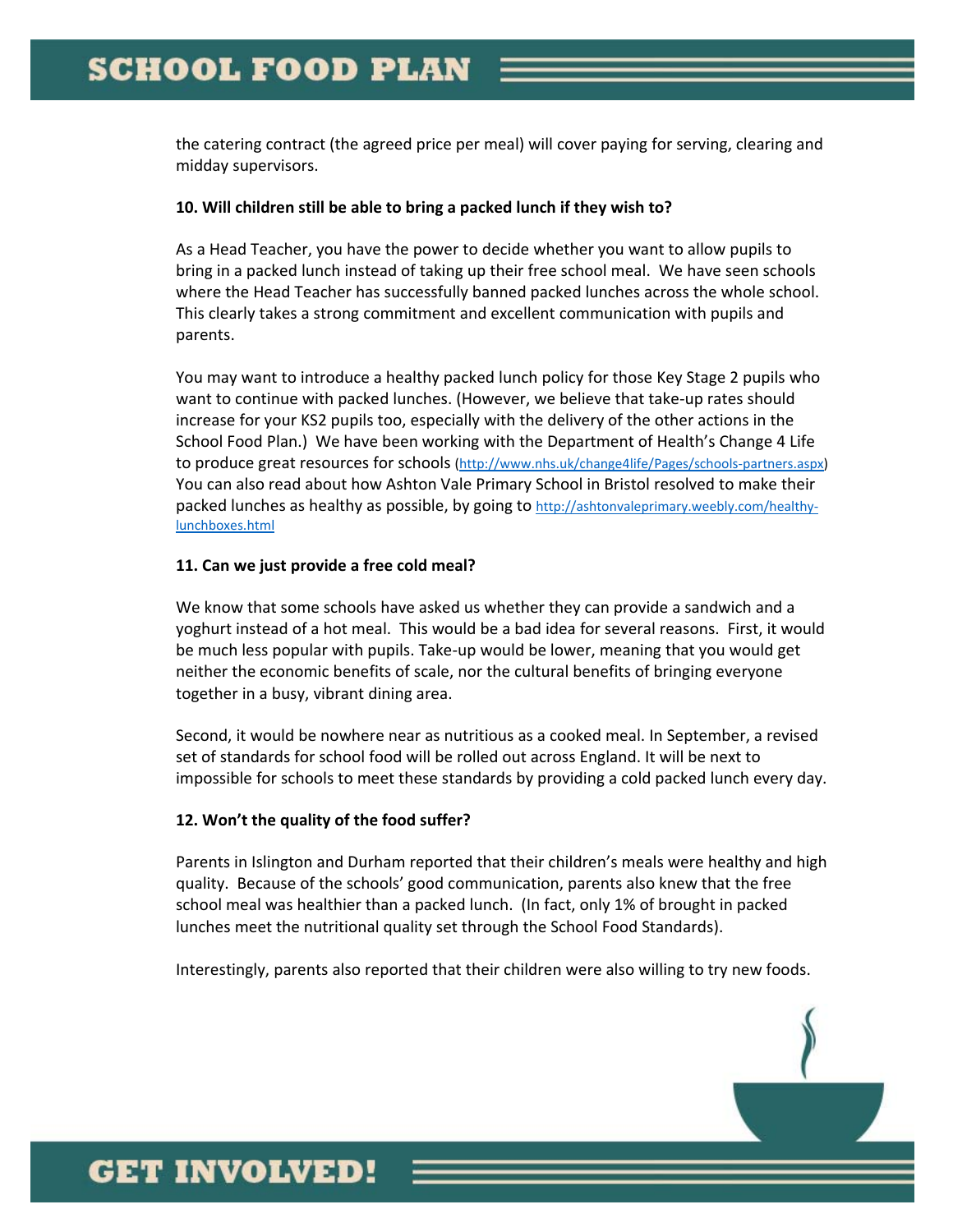But you should talk to your catering team about quality issues – not only about good sourcing and procurement but, importantly, about taste and presentation. You should consider signing up to a quality mark such as the Food for Life Catering Mark.

One of the actions in the School Food Plan is to introduce revised School Food Standards in all state‐funded schools, including Academies and Free Schools. This will make it easier for school cooks and caterers to create interesting and nutritionally balanced meals. The standards, which will be written in plain English, will be accompanied by useful guidance and examples of menus that have been given the thumbs up by cooks, caterers and of course pupils!

If you are concerned, you should check your current catering contract to make sure there are clauses about food standards and quality.

### **13. Why has this now become part of the Head Teacher's role? / I contract my catering so I don't have to worry about school meals**

The only person with the power to orchestrate and deliver this policy successfully is the Head Teacher. You will benefit from the support of your catering staff, governors and leadership team, but if you are not fully behind changing the food culture in your school, it won't happen.

This does not mean you should do all the work. Get a good support team, ideally including an energetic business manager or deputy head, a talented and adaptable cook, and at least one determined parent or governor. Work closely with your Local Authority and your caterer if you have one.

The successful implementation of the universal free school meals policy has been proven to raise school attainment levels, and improve behaviour and culture in schools. Children eat better. But without your will and enthusiasm, your school will find it impossible to reap the full benefits.

### **14. How do we get started?**

You need a plan. Bring together a project team including your business manager, a governor, your school cook, local authority, caterer (if you have one) and a parent. Communicate often, and well, with your parents and don't forget to consult your pupils – their views are usually illuminating. Read and digest the School Food Plan, including the Head Teacher's checklist.

In March, we will be publishing the list of those expert organisations that the Department for Education will be funding to work directly with schools.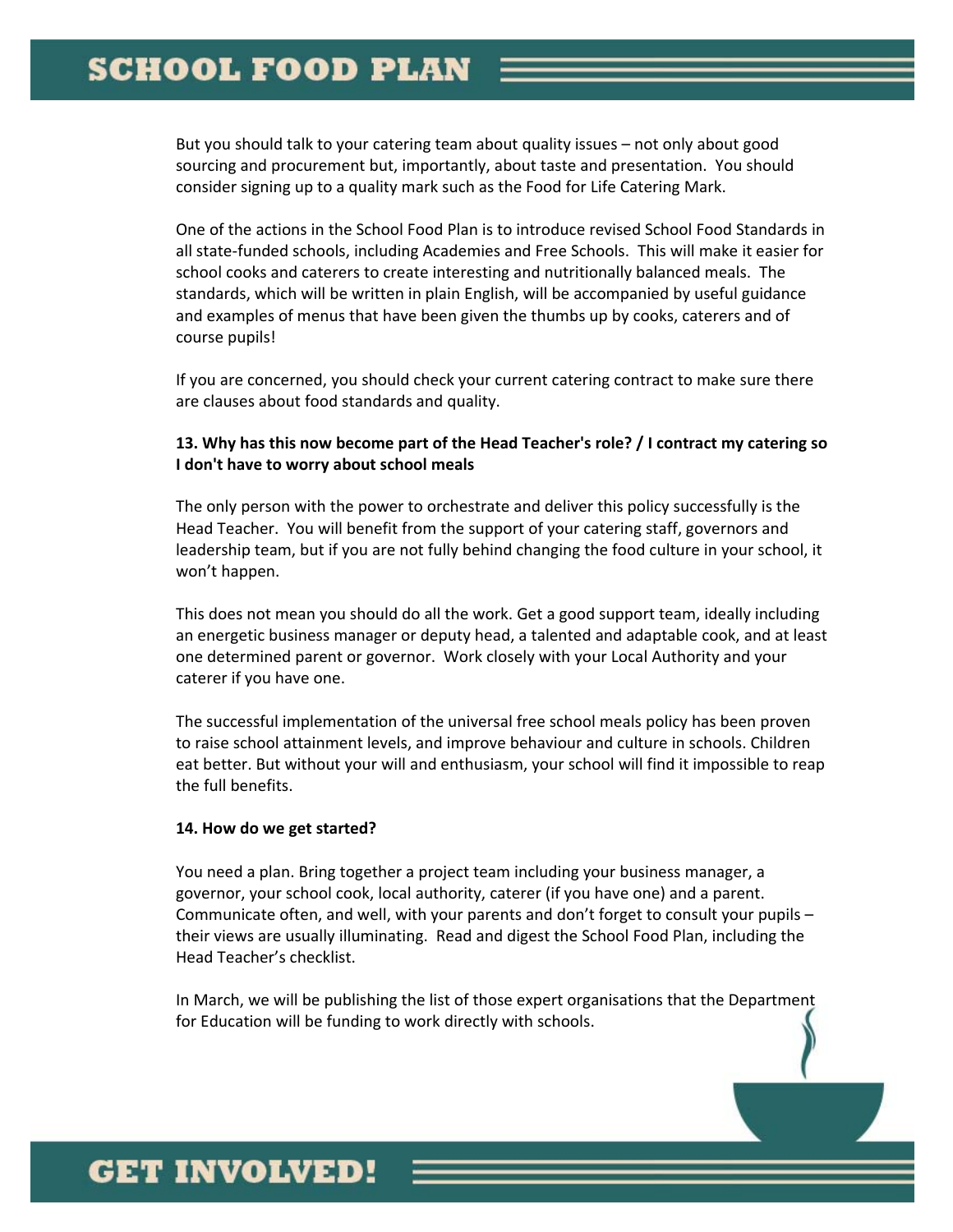Above all, take comfort and confidence that it can be done, because it has been done. Help and support is out there. Your support, enthusiasm and engagement is key.

#### **15. Where can I get help?**

The Department for Education will shortly announce details of expert organisations who will be awarded funding to work with schools over the next year to help them be best prepared for universal free school meals. We will publish full contact details on our website.

You should talk with your catering provider and local authority as soon as possible. Caterers may have ideas of how you can achieve this and may be a big help.

The Government has published an evaluation report of the Pilots, which goes into some detail. https://www.gov.uk/government/publications/implementing-the-free-school-meals-pilot . We have produced a short '*Lessons Learnt'* document, which takes the main headings from this report and from conversations we have had with those other Local Authorities that have already implemented the Policy.

In February we will publish a 'Toolkit', which will distil the most helpful findings and advice from the pilot Boroughs and those other local authorities (Islington, Southwark and Tower Hamlets) that have already implemented the policy.

Please take time to study the School Food Plan. The delivery of the 16 actions in the Plan will, collectively transform what children eat in school and how children learn about food.

The School Food Plan has produced a Head teacher's Checklist, available at http://www.schoolfoodplan.com/wp-content/uploads/2013/11/SCHOOL\_FOOD\_PLAN\_CHECKLIST.pdf which has been designed to be printed out and pinned up in your office, in the office of your business manager and in the school kitchen.

The School Food Plan website also has an active news section, and a big list of expert organisations, national and local, that you may find of help. These include the Children's Food Trust, Food for Life Partnership, LACA, School Food Matters, APSE and many others.

### **16. Tell me more about the School Food Plan**

In the summer of 2013 the Tories, Lib Dems and Labour all welcomed the publication of the School Food Plan and endorsed the sixteen actions it set out to improve the food and food culture in schools.